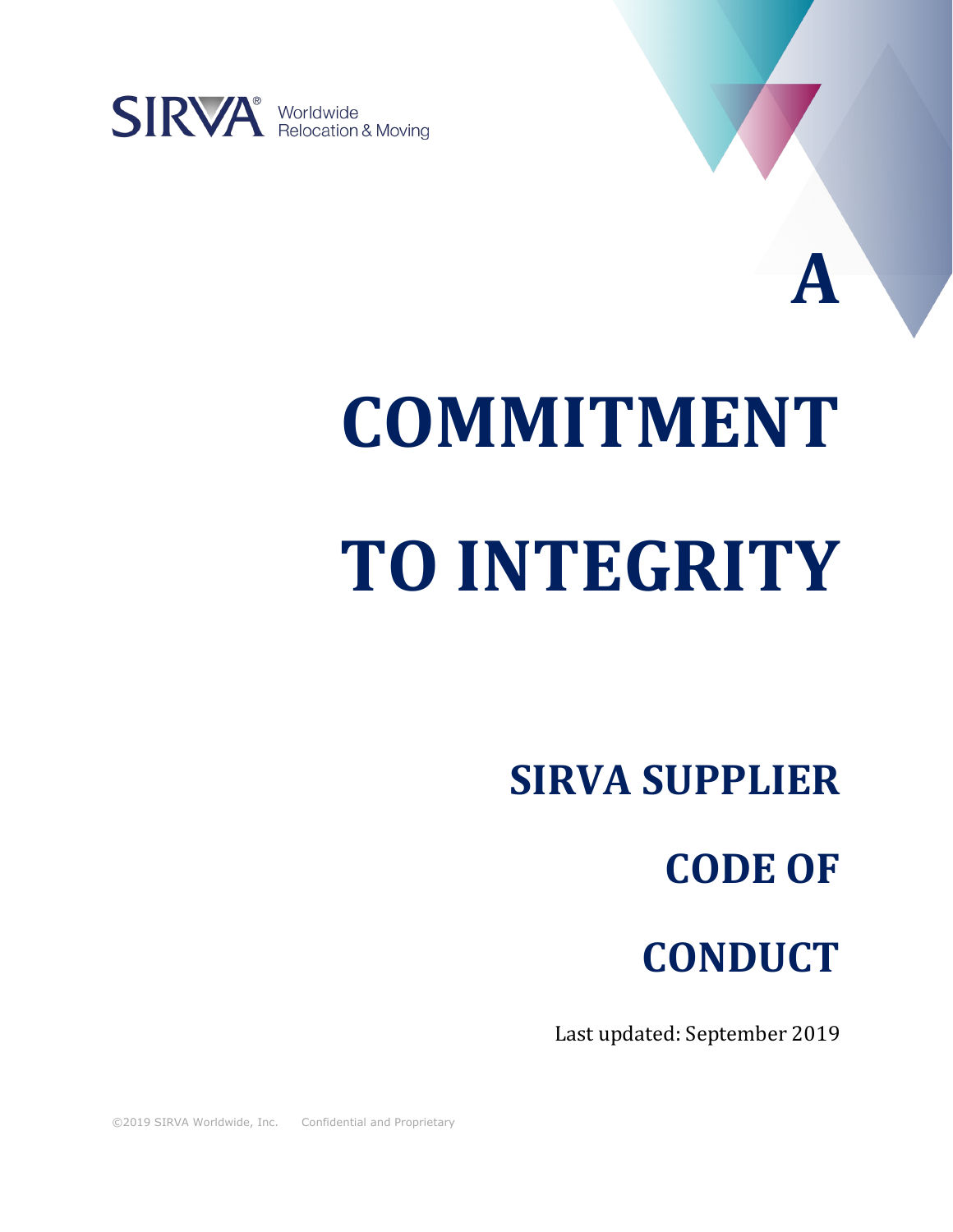# Message from SIRVA Supply Chain Management

SIRVA is committed to the highest quality and business integrity in its supplier standards. We want to ensure that working conditions in our supply chain are safe, that workers are treated with respect and dignity, and that their environment is both legally compliant as well as conducive to success.

To ensure our expectations and provide guidance for meeting these shared standards, SIRVA has developed this Supplier Code of Conduct (the "Supplier Code"). This Supplier Code applies to all SIRVA suppliers of products or services, including consulting firms, independent contractors, staffing agencies, or agency temps, regardless of title or the product or service that they provide. We refer to these groups collectively herein as "Suppliers." SIRVA expects each Supplier to uphold this code and conform to its standards in the areas of employee labor conditions, health and safety, environmental management, anti-bribery and corruption laws and regulations, data privacy and security, and business integrity. Further, SIRVA encourages Suppliers to work closely with any third parties used to ensure third party compliance with these same business and ethical standards.

We look forward to working with you and your organization to bring the best in service to our clients and customers. As part of our commitment to transparency and a quality business relationship with Suppliers, we encourage open communication and discussion of any of the topics addressed in this Code of Conduct. If you have any questions about this Supplier Code or SIRVA's overall process, please reach out to your SIRVA contact, a member of SIRVA's Supply Chain department, or email us directly at [suppliercomments@sirva.com.](mailto:suppliercomments@sirva.com)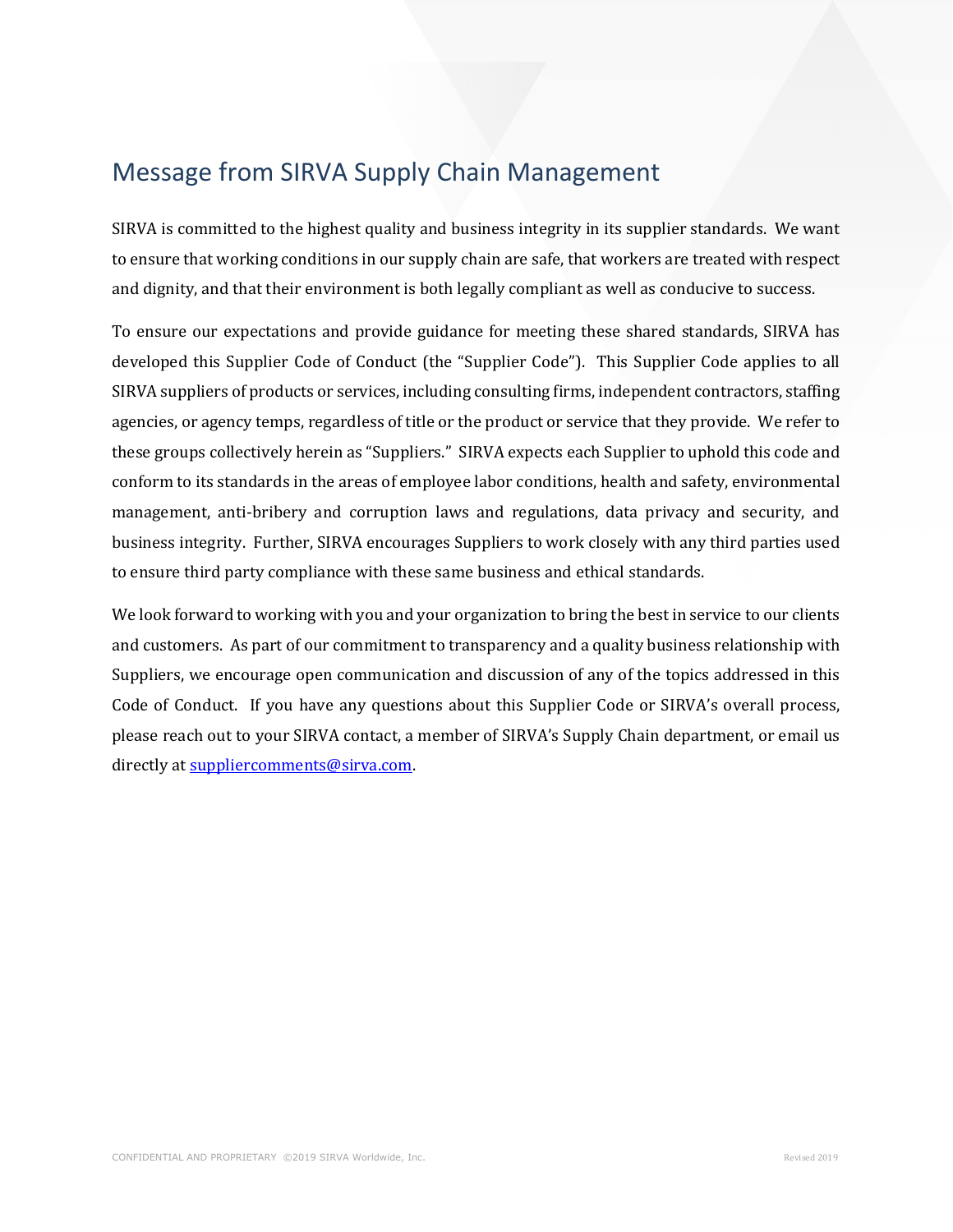# Honesty & Transparency

SIRVA asks for your support in building a stronger, more transparent working relationship by establishing appropriate management processes and, when requested, by offering full cooperation with reasonable assessment processes from SIRVA.

### Fair Dealing, Anti-Bribery, and Financial Integrity

Suppliers are expected to compete fairly for our business. This means that Suppliers must provide high-quality products and services without paying bribes, kickbacks, or giving anything of value to secure any sort of improper advantage.

SIRVA wins through integrity and excellent service, never through bribes or conflicts of interests. We apply this same principle to Suppliers, and award bids and place orders for services based on merit. Suppliers must not exchange information or enter into agreements or understandings with competitors, customers, or other suppliers in a way that improperly influences the marketplace or the outcome of any bidding process.

Suppliers must observe SIRVA's policy regarding gifts and entertainment and conflicts of interest when dealing with our employees, customers, or other Suppliers. SIRVA defines bribery as offering or providing anything of value to improperly or unfairly influence a recipient's actions. Bribery and kickbacks violate the law. Personal gifts or lavish entertainment can create conflicts of interest. We make no improper payments, and do not permit anyone to make improper payments on SIRVA's behalf.

When you are interacting with SIRVA or acting on SIRVA's behalf:

- **Never offer** money, goods, services or anything else of value to influence anyone's decision. This includes government officials and people who work for customers, agents and suppliers.
- **Offer** courtesies only to develop business relationships. Reasonable meals and entertainment are acceptable. Any gifts should be nominal (less than U.S. \$25 and not to exceed a total of U.S. \$50 to any person in any calendar year). Make sure you comply with the policies of the other company involved.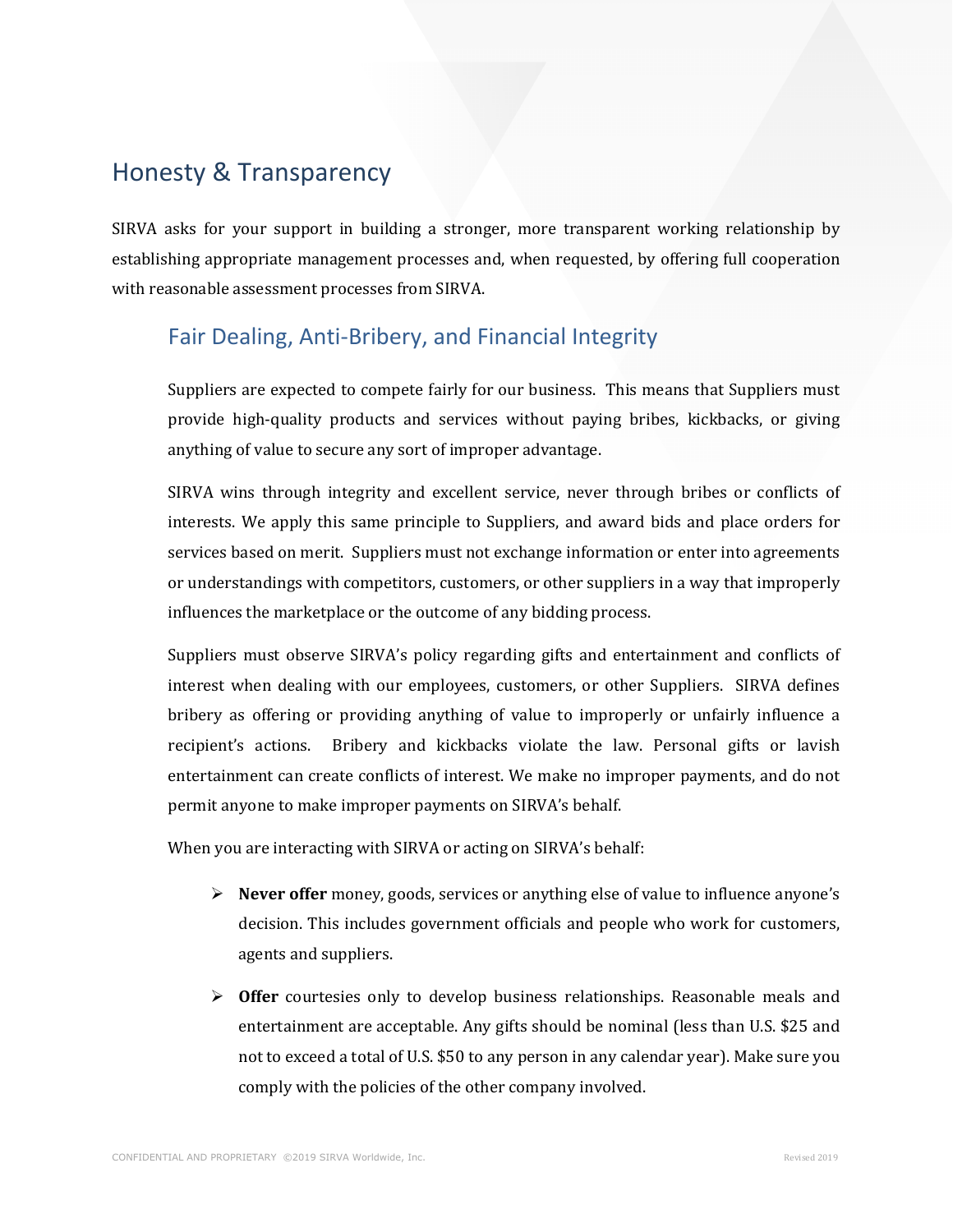- **Never provide or accept** gifts of more than nominal value or excessive entertainment to customers, suppliers, transferees or competitors.
- **Screen any service providers for whom you may provide a referral to a customer** before you do business with them. Make sure they follow our policies against improper payments.
- **Never** tip a government employee (for example, a customs clerk) to expedite a routine action without securing prior review and written approval from SIRVA's Legal Department for a specific payment or category of payments.
- **Never give** company money or resources for political purposes without securing prior review and written approval from the SIRVA Legal Department.
- **Never make** a charitable contribution at the request of a customer, supplier, agent or government official on behalf of SIRVA without securing prior review and written approval from SIRVA. Never solicit a charitable contribution from any SIRVA associate.
- **Keep** accurate records of all payments that are permissible.

Regardless of industry or where work may take place, Suppliers must comply with the anticorruption and anti-bribery laws that apply to their business. Keep financial books and records in accordance with all applicable legal, regulatory and fiscal requirements and accepted accounting practices. Suppliers should refer to resources within their organization or their own legal counsel if there are any questions about applicable law or regulation. SIRVA is committed to providing high-quality, ethical services, and expects that all Suppliers will uphold these same values.

#### Audit

SIRVA monitors Suppliers via annual review of security reports (where available) and factor model risk questionnaires, through which it evaluates and ranks each supplier's overall risk level. SIRVA reserves the right to conduct further audits and monitoring of Suppliers at its discretion to ensure that all comply with the principles of the Supplier Code.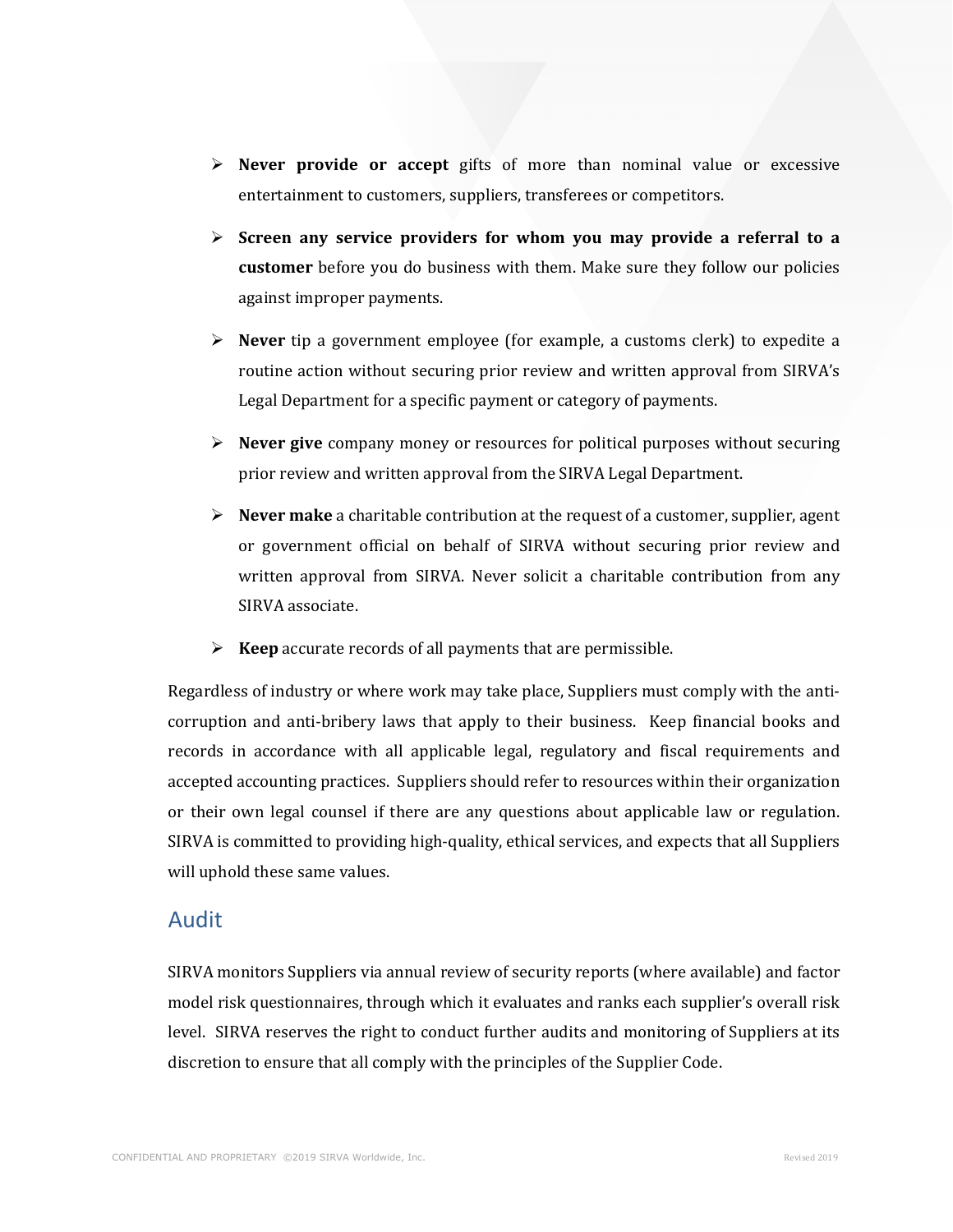# **Social Responsibility & Respect**

## Workplace Diversity, Health & Safety

SIRVA believes that working relationships are strongest where there is respect for those who work for us and work alongside us. Suppliers should treat employees fairly and honestly, particularly when it comes to wages, working hours and benefits, and all other applicable labor and fair employment laws and regulations. A safe and humane working environment must be provided for all Supplier employees.

Employment-related decisions should be made on the basis of a worker's knowledge and skill, without regard to race, color, religion, national origin, age, medical condition or disability, marital status, pregnancy, or sexual orientation. and provide a workplace free from discrimination, harassment, retaliation, or any other form of abuse. SIRVA values a diverse workforce, which also includes diversity of thought. Suppliers must therefore respect employees' right to freedom of association, consistent with local laws.

#### Human Rights

Consistent with its own values, SIRVA requires that Suppliers respect human rights as outlined in the United Nations Declaration of Human Rights. Suppliers must prohibit and avoid all forms of forced and unfair labor practices. Child labor, slavery, and human trafficking are not tolerated under any circumstances.

#### Environmental Protection

SIRVA recognizes that we share one planet. To preserve and protect our Earth at every possible opportunity, Suppliers are expected to conduct business with a goal toward improving environmental conditions (such as reducing carbon footprint and reducing excess paper usage) and comply with all applicable environmental laws and regulations.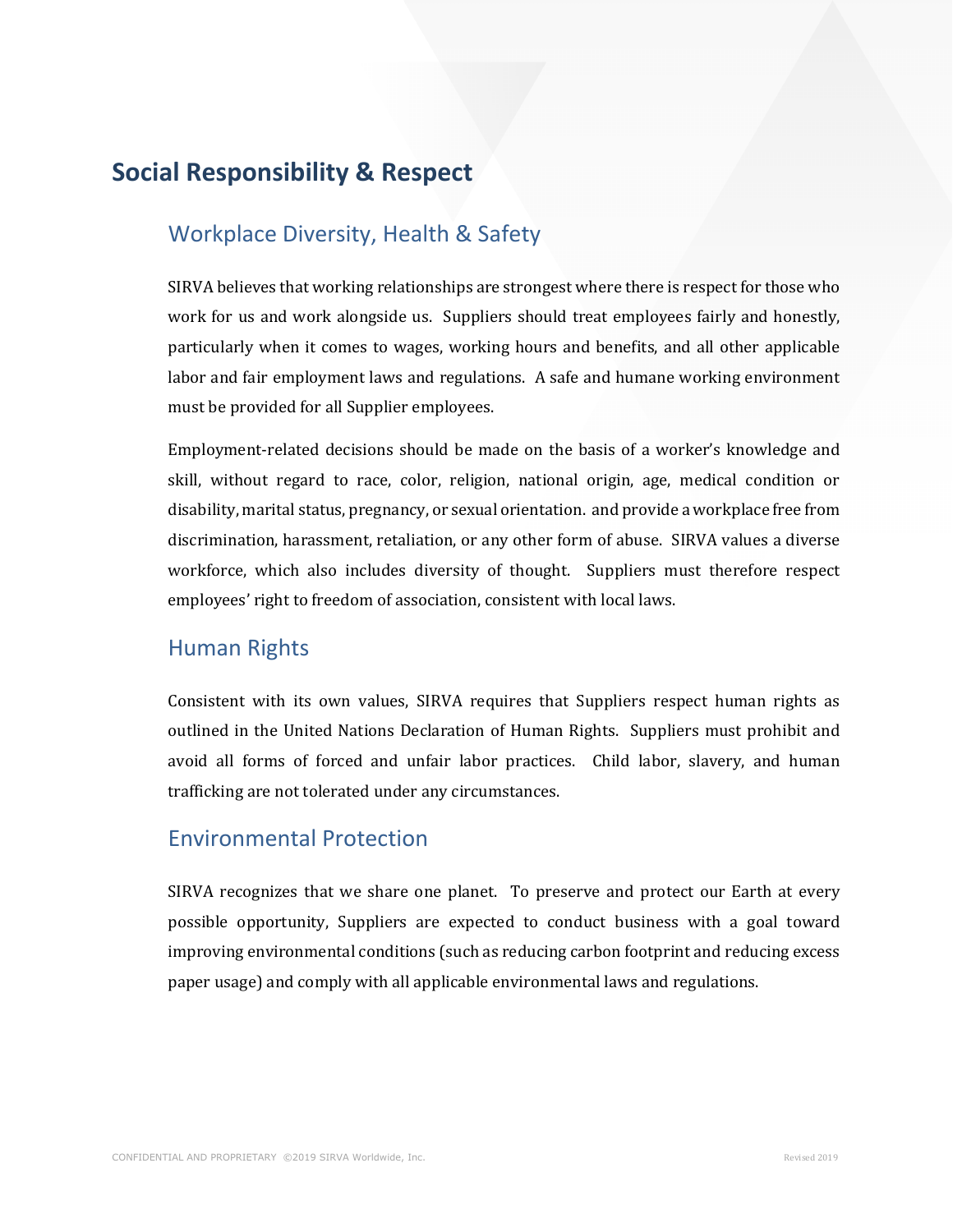# **Partnership**

#### Confidentiality & Data Protection

A key element of building a strong working relationship is mutual respect for the importance of each party's information. Suppliers must treat any information received from SIRVA about its people or its business as confidential. Only individuals who need to know SIRVA's information for the purpose for which SIRVA engaged the Supplier should receive access to it, and those who have such access should only use it for the reasons for which SIRVA made it available to the Supplier.

Further, Suppliers must ensure compliance with all applicable data privacy laws and directives providing for the protection, transfer, access, and storage of personal information. This includes a requirement for Suppliers to establish processes for managing the retention, maintenance, access, and disclosure of SIRVA's information.

SIRVA expects Suppliers to honor intellectual property rights. Suppliers are not permitted to obtain, distribute, or use unlicensed material without the authorization of the creator or license-holder. Your SIRVA contact can answer any questions that you may have about the proper use of materials subject to intellectual property restrictions.

#### Communication

Emergency situations and events are to be identified and assessed, and their impact minimized by implementing emergency plans and response procedures.

An emergency may constitute a natural or unnatural disaster such as a storm, flood, earthquake, landslide, an act of civil unrest or any other situation that may put a shipper, transferee, assignee, their family or property in danger, or may cause a serious inconvenience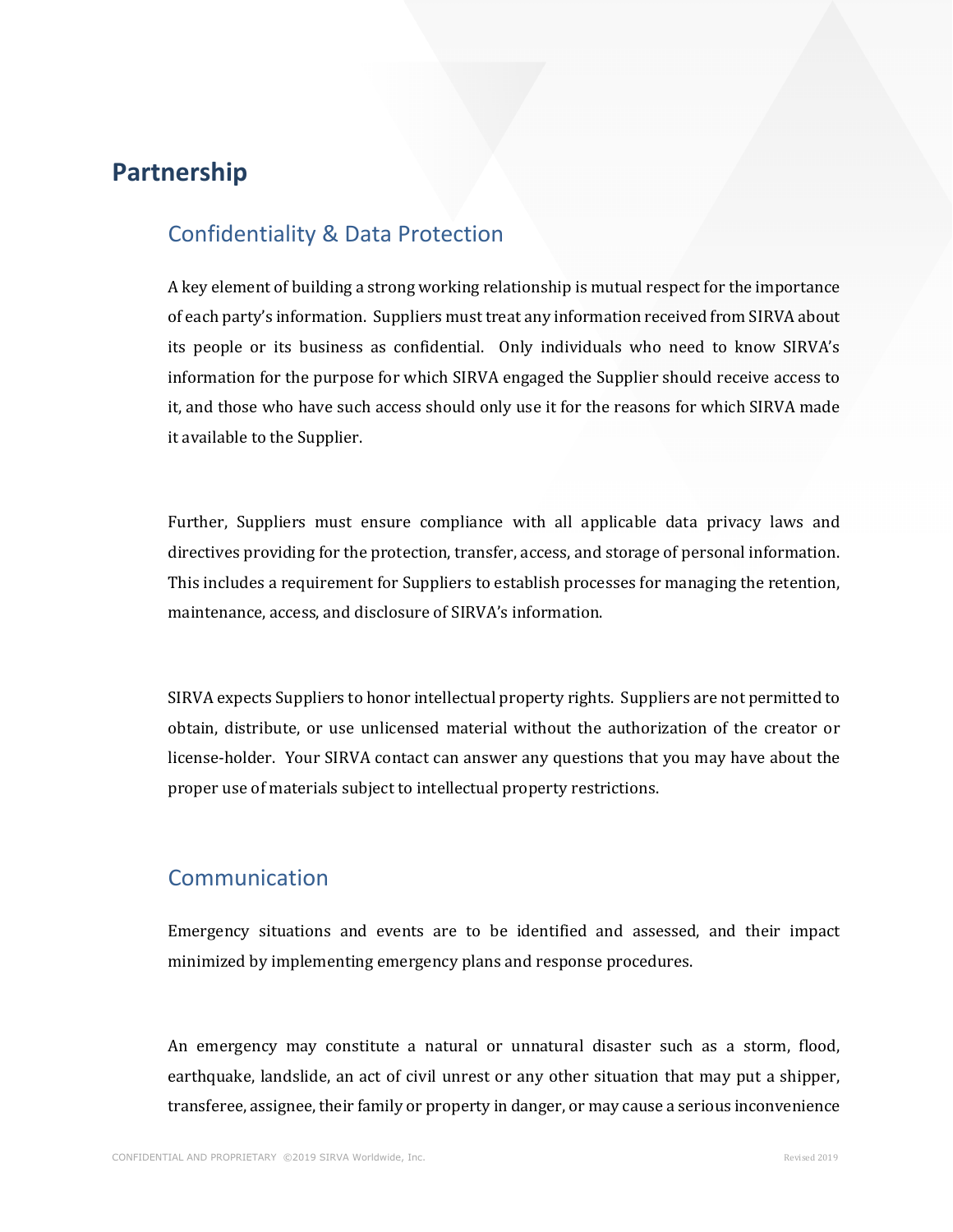The following is a high-level process to be followed in an emergency situation:

- 1. Identify and mitigate problems before a crisis.
- 2. If an emergency happens, follow emergency preparedness protocol.
- 3. Anticipate the consequences of the emergency.
- 4. React to the emergency appropriately and quickly.
- 5. Recover from the emergency.

# Role of Suppliers

Where possible, Suppliers are expected to notify SIRVA of any anticipated emergency before it happens. Suppliers must also work with SIRVA to anticipate any effects the emergency may have and work during and after an emergency to ensure that SIRVA's shippers, transferees, assignees, and their property are both safe and secure.

#### Before a crisis

Be proactive. If you anticipate that an emergency may be taking place, contact your SIRVA Supply Chain Manager as soon as possible. Suppliers should also have an emergency preparedness process in place to protect the safety and security or your own employees and any customers to whom you are providing services. In confronting the emergency, SIRVA asks that Suppliers be the "eyes and ears" of SIRVA and our clients. This means that Suppliers must remain aware of any actual or potential danger that confronts SIRVA shippers, transferees, assignees or their property.

#### When a crisis/emergency happens

Notify SIRVA quickly if an emergency situation happens without prior notice:

 $\triangleright$  Call your SIRVA Supply Chain manager directly (Supply Chain managers provide their direct and cell phone numbers)